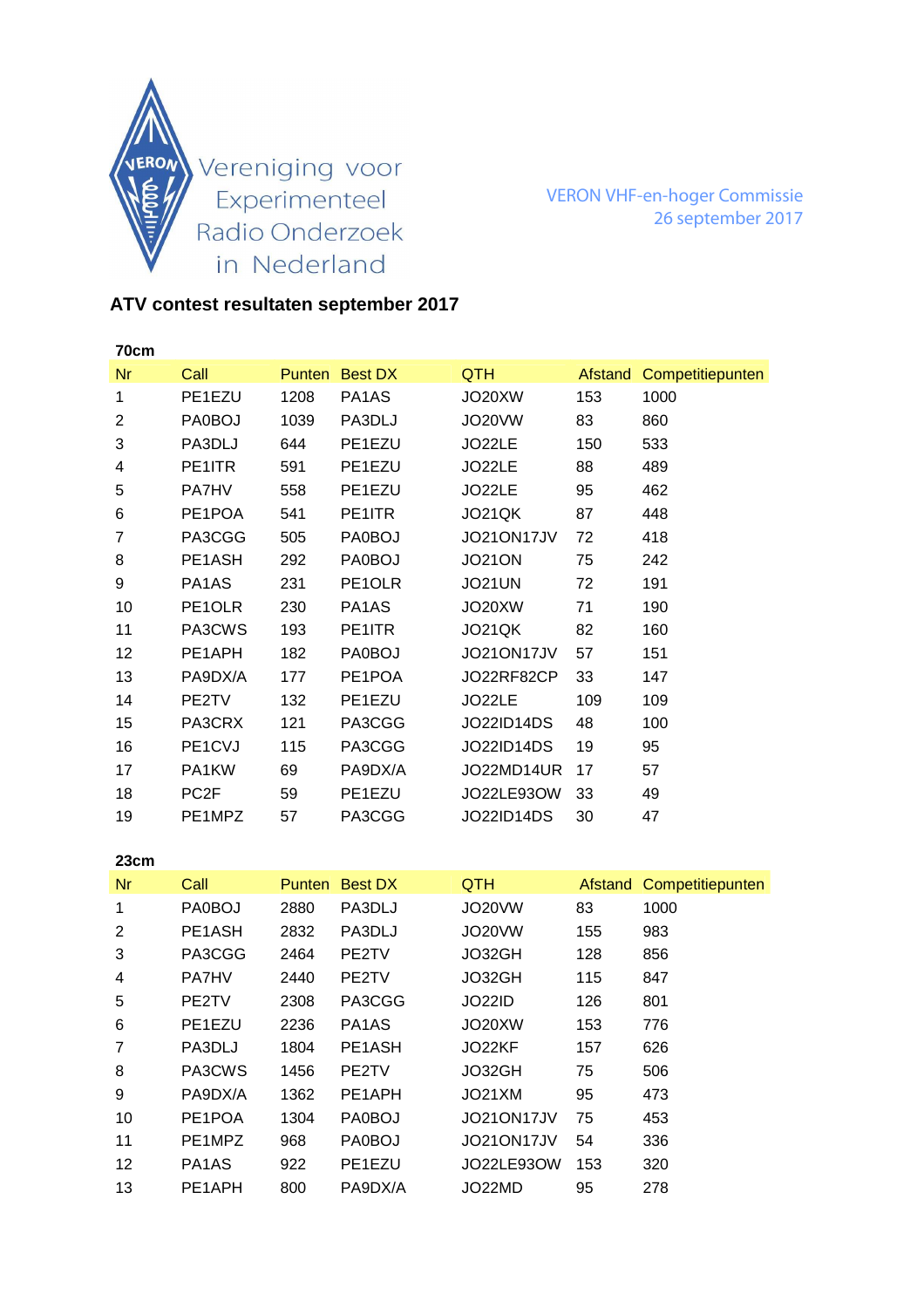| 23cm           |                   |      |                |                   |         |                          |
|----------------|-------------------|------|----------------|-------------------|---------|--------------------------|
| <b>Nr</b>      | Call              |      | Punten Best DX | QTH               |         | Afstand Competitiepunten |
| 14             | PE1OLR            | 688  | PA1AS          | JO20XW            | 71      | 239                      |
| 15             | PA3CRX            | 558  | PA3CGG         | <b>JO22ID14DS</b> | 48      | 194                      |
| 16             | PE1CKK            | 484  | PA3CGG         | <b>JO22ID14DS</b> | 34      | 168                      |
| 17             | PE1CVJ            | 480  | PE1MPZ         | JO22NB02NU        | 30      | 167                      |
| 18             | PA1KW             | 332  | PE1MPZ         | JO22NB02NU        | 28      | 115                      |
| 19             | PC <sub>2F</sub>  | 236  | PE1EZU         | JO22LE93OW        | 33      | 82                       |
| 20             | PE1ITR            | 190  | PE1OLR         | <b>JO21UN</b>     | 25      | 66                       |
| 13cm           |                   |      |                |                   |         |                          |
| <b>Nr</b>      | Call              |      | Punten Best DX | QTH               | Afstand | Competitiepunten         |
| 1              | PA0BOJ            | 6520 | PA3DLJ         | <b>JO20VW</b>     | 83      | 1250                     |
| $\overline{2}$ | PA3CGG            | 6095 | PE2TV          | JO32GH            | 128     | 1169                     |
| 3              | PE1ASH            | 4460 | PA3CGN         | JO32MG            | 148     | 855                      |
| 4              | PE1EZU            | 3545 | PA7HV          | JO21TK            | 93      | 680                      |
| 5              | PA7HV             | 3055 | PA3CGG         | <b>JO22ID14DS</b> | 102     | 586                      |
| 6              | PA3CWS            | 2620 | <b>PA0BOJ</b>  | <b>JO21ON</b>     | 70      | 502                      |
| $\overline{7}$ | PE1POA            | 2560 | <b>PA0BOJ</b>  | <b>JO21ON</b>     | 75      | 491                      |
| 8              | PE2TV             | 2380 | PA3CGG         | <b>JO22ID</b>     | 126     | 456                      |
| 9              | PA9DX/A           | 2360 | <b>PA0BOJ</b>  | <b>JO21ON</b>     | 66      | 452                      |
| 10             | PE1MPZ            | 1980 | PA0BOJ         | JO21ON17JV        | 54      | 380                      |
| 11             | PA3CRX            | 1395 | PA3CGG         | <b>JO22ID14DS</b> | 48      | 267                      |
| 12             | PE1CVJ            | 1330 | <b>PA0BOJ</b>  | JO21ON17JV        | 81      | 255                      |
| 13             | PE1CKK            | 1210 | PA3CGG         | <b>JO22ID14DS</b> | 34      | 232                      |
| 14             | PA1AS             | 820  | PA7HV          | JO21TK            | 60      | 157                      |
| 15             | PA1KW             | 665  | PE1MPZ         | JO22NB02NU        | 28      | 127                      |
| 16             | PC <sub>2</sub> F | 590  | PE1EZU         | JO22LE93OW        | 33      | 113                      |
| 17             | PA3DLJ            | 520  | <b>PA0BOJ</b>  | <b>JO21ON</b>     | 80      | 100                      |
| 18             | PE1ITR            | 95   | <b>PA0BOJ</b>  | <b>JO21ON</b>     | 19      | 18                       |
| 9cm            |                   |      |                |                   |         |                          |
| <b>Nr</b>      | Call              |      | Punten Best DX | <b>QTH</b>        | Afstand | Competitiepunten         |
| 1              | PE1ASH            | 1460 | PA3CGN         | JO32MG            | 148     | 1500                     |
| $\overline{2}$ | PA3CGG            | 1270 | PA3CRX         | JO22QE51EF        | 48      | 1305                     |
| 3              | PE1EZU            | 1010 | PA3CRX         | JO22QE51EF        | 26      | 1038                     |
| 4              | PA3CRX            | 910  | PA3CGG         | <b>JO22ID14DS</b> | 48      | 935                      |
| 5              | PE1CVJ            | 480  | PA3CGG         | <b>JO22ID14DS</b> | 19      | 493                      |
| 6              | PE1CKK            | 460  | PA3CGG         | <b>JO22ID14DS</b> | 34      | 473                      |
| $\overline{7}$ | PA1KW             | 380  | PE1EZU         | JO22LE93OW        | 14      | 390                      |
| 8              | PA3CWS            | 30   | PA3CRX         | JO22QE            | 6       | 31                       |
|                |                   |      |                |                   |         |                          |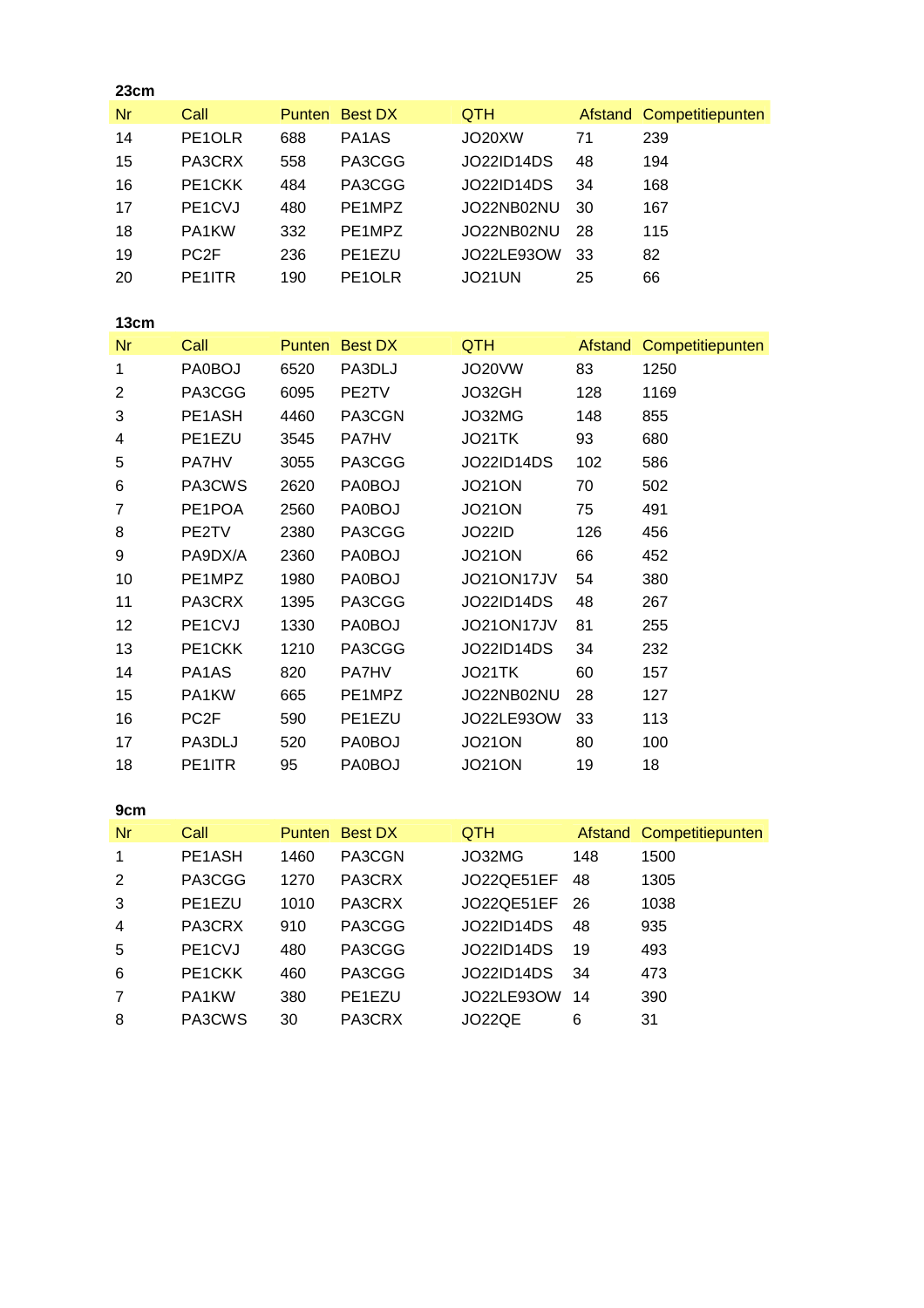| 6cm            |                  |               |                |                   |         |                          |
|----------------|------------------|---------------|----------------|-------------------|---------|--------------------------|
| <b>Nr</b>      | Call             | <b>Punten</b> | <b>Best DX</b> | QTH               | Afstand | Competitiepunten         |
| 1              | PA3CGG           | 1910          | PE1POA         | JO22RF82CP        | 56      | 1500                     |
| $\overline{2}$ | PE1EZU           | 1460          | PE1POA         | 33<br>JO22RF82CP  |         | 1147                     |
| 3              | PE1POA           | 1405          | PA3CGG         | <b>JO22ID14DS</b> | 56      | 1103                     |
| 4              | PE1ASH           | 1050          | PE1POA         | JO22RF82CP        | 42      | 825                      |
| 5              | PA9DX/A          | 830           | PA3CGG         | <b>JO22ID14DS</b> | 23      | 652                      |
| 6              | PA3CRX           | 745           | PA3CGG         | <b>JO22ID14DS</b> | 28      | 585                      |
| 7              | PE1CKK           | 680           | PA3CGG         | <b>JO22ID14DS</b> | 34      | 534                      |
| 8              | PA1KW            | 490           | PA9DX/A        | JO22MD14UR        | 17      | 385                      |
| 9              | PC <sub>2F</sub> | 260           | PE1EZU         | JO22LE93OW        | 26      | 204                      |
| 10             | PE1CVJ           | 230           | PE1EZU         | JO22LE93OW        | 15      | 181                      |
| 11             | PA3CWS           | 60            | PE1POA         | JO22RF            | 6       | 47                       |
|                |                  |               |                |                   |         |                          |
| 3cm            |                  |               |                |                   |         |                          |
| <b>Nr</b>      | Call             | Punten        | <b>Best DX</b> | QTH               | Afstand | Competitiepunten         |
| 1              | PA3CGG           | 750           | PE1MPZ         | JO22NB02NU        | 30      | 1500                     |
| 2              | PE1EZU           | 590           | PA3CGG         | <b>JO22ID14DS</b> | 22      | 1180                     |
| 3              | PE1ASH           | 580           | PE1MPZ         | JO22NB02NU        | 23      | 1160                     |
| 4              | PA9DX/A          | 540           | PA3CGG         | <b>JO22ID14DS</b> | 23      | 1080                     |
| 5              | PE1MPZ           | 400           | PA3CGG         | <b>JO22ID14DS</b> | 30      | 800                      |
| 6              | PE1CVJ           | 230           | PE1EZU         | <b>JO22LE93OW</b> | 15      | 460                      |
| 7              | PA1AS            | 160           | PA3DLJ         | <b>JO20VW</b>     | 12      | 320                      |
| 8              | PA1KW            | 110           | PA9DX/A        | JO22MD14UR        | 17      | 220                      |
| 9              | PA3DLJ           | 60            | PA1AS          | JO20XW            | 12      | 120                      |
|                |                  |               |                |                   |         |                          |
| 1.2cm          |                  |               |                |                   |         |                          |
| <b>Nr</b>      | Call             | Punten        | <b>Best DX</b> | QTH               | Afstand | Competitiepunten         |
| 1              | PE1EZU           | 530           | PA3CGG         | <b>JO22ID14DS</b> | 22      | 1500                     |
| $\overline{2}$ | PE1ASH           | 460           | PA3CGG         | <b>JO22ID14DS</b> | 15      | 1302                     |
| 3              | PA3CGG           | 370           | PE1EZU         | JO22LE93OW        | 22      | 1047                     |
| 4              | PE1CVJ           | 230           | PE1EZU         | JO22LE93OW        | 15      | 651                      |
| 5              | PA3CRX           | 230           | PE1ASH         | <b>JO22KF40OE</b> | 14      | 651                      |
|                |                  |               |                |                   |         |                          |
| 6 mm           |                  |               |                |                   |         |                          |
| <b>Nr</b>      | Call             | <b>Punten</b> | <b>Best DX</b> | QTH               |         | Afstand Competitiepunten |
| 1              | PE1ASH           | 115           | PA3CGG         | <b>JO22ID14DS</b> | 15      | 1500                     |
| $\overline{2}$ | PA3CGG           | 75            | PE1ASH         | <b>JO22KF40OE</b> | 15      | 978                      |
| 3              | PE1CVJ           | 40            | PE1ASH         | JO22KF40OE        | 8       | 522                      |